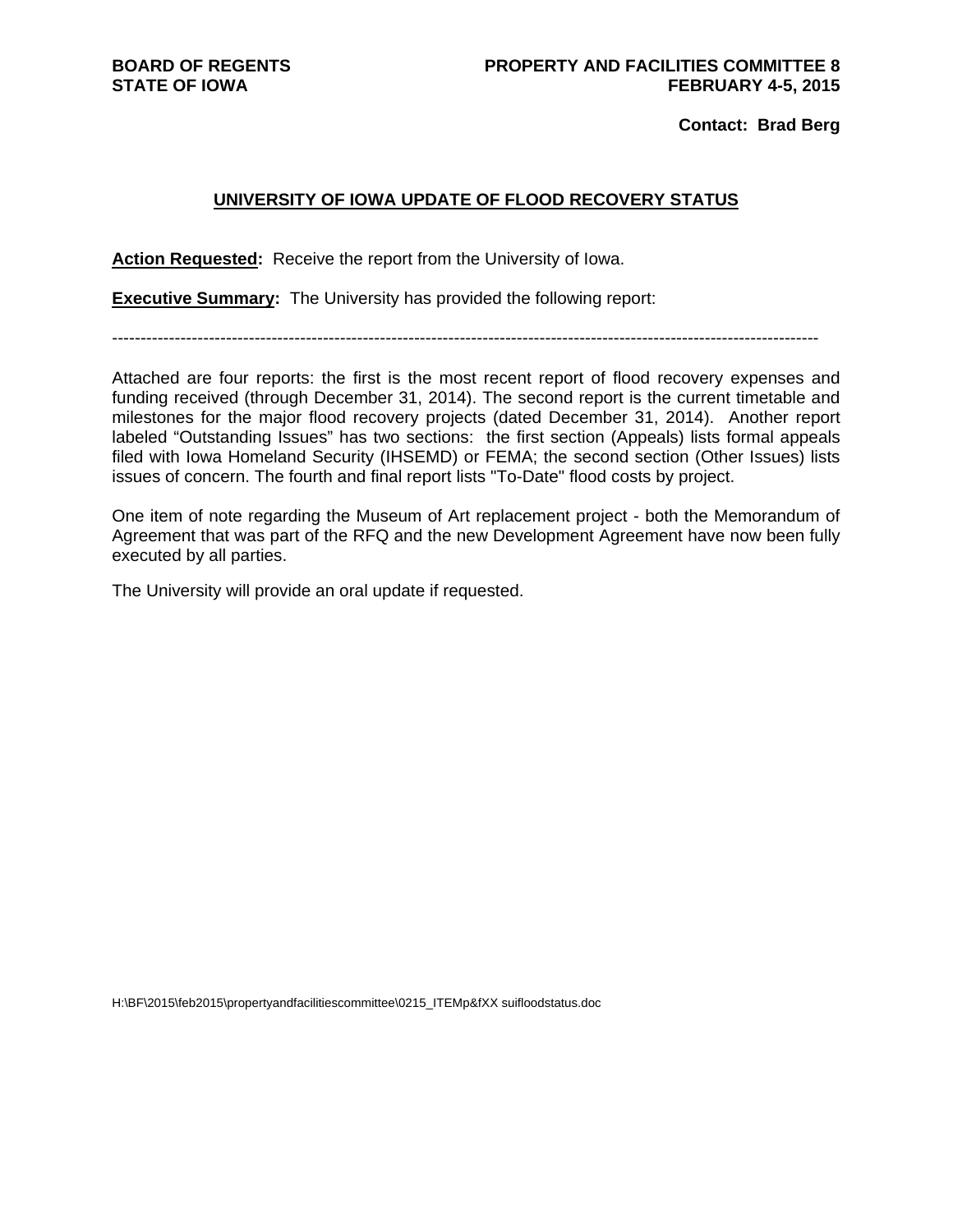|                | TOTAL<br>Wells<br>Fargo<br>U.S. Dept of<br>Education<br>Grant<br>FEMA<br>Insurance<br>Education<br>General<br>Funds                                               | \$438,531,277<br>\$4,505,702 \$22,968,186 \$64,459,690 \$237,458,161 \$1,504,186<br>59,065,809<br>5,393,881 | TOTAL<br>Insurance<br>Other<br>Interruption<br>FM Global<br><b>Business</b><br>Gifts | \$9,209,913<br>\$839,377<br>\$6,076,817<br>\$2,293,719<br>1,293,719<br>1,000,000 |
|----------------|-------------------------------------------------------------------------------------------------------------------------------------------------------------------|-------------------------------------------------------------------------------------------------------------|--------------------------------------------------------------------------------------|----------------------------------------------------------------------------------|
|                | Enterprise<br>Auxiliary<br>Funds<br>Revenue Bonds Revenue Bonds<br>Academic<br>2014A<br>Academic<br>2014                                                          | \$ 26,571,132 \$ 25,665,692 \$ 22,417,978                                                                   |                                                                                      |                                                                                  |
|                | Academic<br>Revenue<br>Series A<br><b>Bonds</b><br>2013<br>Revenue Bonds<br>Academic<br>2012<br>Redirected<br>Academic<br><b>Bldg Rev</b><br>SF376<br><b>Bond</b> | \$7,734,822 \$ 25,245,728                                                                                   |                                                                                      |                                                                                  |
| FLOOD FUNDING: |                                                                                                                                                                   | Federal Flood<br><b>Building/Content/Extra Exp</b><br>FM Global                                             |                                                                                      | Gifts (HHMI)<br>Gifts Flood Relief (Foundation)<br>Other                         |

## **UNIVERSITY OF IOWA FLOOD RECOVERY<br>EXPENSE AND FUNDING<br>As of December 31, 2014 UNIVERSITY OF IOWA FLOOD RECOVERY EXPENSE AND FUNDING**

As of December 31, 2014

**FLOOD EXPENSE: FLOOD EXPENSE:**

**TOTAL** Actuals Encumbrances TOTAL Encumbrances Actuals \$635, 147, 422 \$441,222,603 \$193,924,819 \$635,147,422 \$193,924,819 \$441, 222, 603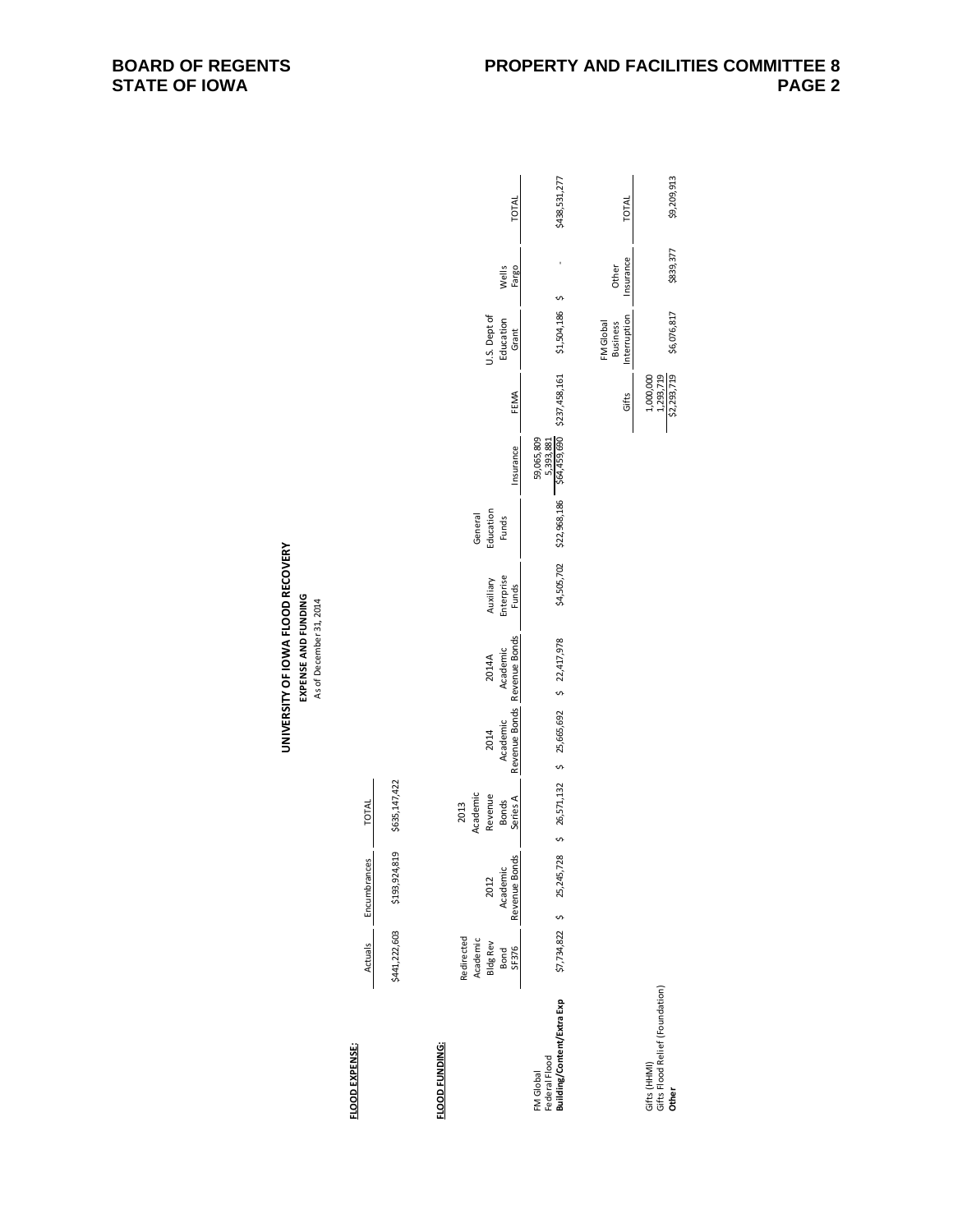|                                                                    |                                                                |                                                                                                       | MAJOR FLOOD RECOVERY PROJECT TIMETABLE                             |                                                                                                                                                                                                                                                                                                                                                                                                                                              |                                               |                                                       |
|--------------------------------------------------------------------|----------------------------------------------------------------|-------------------------------------------------------------------------------------------------------|--------------------------------------------------------------------|----------------------------------------------------------------------------------------------------------------------------------------------------------------------------------------------------------------------------------------------------------------------------------------------------------------------------------------------------------------------------------------------------------------------------------------------|-----------------------------------------------|-------------------------------------------------------|
|                                                                    | Authority Approval<br>Regional FEMA<br>Replacement<br>Site and | and Mitigation Plans<br>Review of Recovery<br>(PW complete)<br>State/Regional<br><b>Completion of</b> | <b>Completion of National</b><br>FEMA Review/Funding<br>Obligation | <b>Budget to Board Office</b><br>Schematic Design and<br>for Regents Action<br>Submission of                                                                                                                                                                                                                                                                                                                                                 | Construction<br>Contract(s)<br>Award of       | <b>Final Completion</b>                               |
| Art Building West                                                  |                                                                |                                                                                                       |                                                                    |                                                                                                                                                                                                                                                                                                                                                                                                                                              |                                               | (October 2011)<br>Complete                            |
| Demolition and Historic<br>Art Building (Partial<br>Documentation) |                                                                |                                                                                                       |                                                                    |                                                                                                                                                                                                                                                                                                                                                                                                                                              |                                               | MOA work in process<br>Demo Complete<br>February 2014 |
| Museum of Art<br>(Recovery)                                        |                                                                |                                                                                                       |                                                                    |                                                                                                                                                                                                                                                                                                                                                                                                                                              | (June 2014)<br>Complete                       | March 2015                                            |
| Replacement)<br>Art Building                                       | (October 2010)<br>Complete                                     | $ $ June 2011)<br>Complete                                                                            | (January 2012)<br>Complete                                         | March 2012)<br>Complete                                                                                                                                                                                                                                                                                                                                                                                                                      | (May 2013-Sept 2015)<br>Complete (2)          | May 2016                                              |
| Hancher Performing Arts<br>(Replacement)                           | (October 2010)<br>Complete                                     | $(l$ une $2011)$<br>Complete                                                                          | (January 2012)<br>Complete                                         | (March 2012)<br>Complete                                                                                                                                                                                                                                                                                                                                                                                                                     | (Dec 2012-May 2015)<br>Complete (2)           | May 2016                                              |
| School of Music<br>(Replacement)                                   | (October 2010)<br>Complete                                     | $($ June 2011)<br>Complete                                                                            | (January 2012)<br>Complete                                         | (March 2012)<br>Complete                                                                                                                                                                                                                                                                                                                                                                                                                     | (Feb 2013-May 2015)<br>Complete (2)           | September 2016                                        |
| (Demolition and Historic<br>Hancher/Voxman/Clapp<br>Documentation) |                                                                |                                                                                                       |                                                                    |                                                                                                                                                                                                                                                                                                                                                                                                                                              |                                               | MOA work in process<br>Demo Complete<br>February 2014 |
| <b>Technology Labs</b><br>Iowa Advanced                            |                                                                | Complete<br>June 2011)                                                                                | November 2012)<br>Complete                                         | Uune 2013)<br>Complete                                                                                                                                                                                                                                                                                                                                                                                                                       | [February 2014]<br>Complete                   | March 2015                                            |
| Iowa Memorial Union                                                |                                                                | Complete<br>$Uuly_2$ 2011)                                                                            | (November 2012)<br>Complete                                        | October 2010)<br>Complete                                                                                                                                                                                                                                                                                                                                                                                                                    | (September 2013)<br>Complete                  | Initial move-in, May<br>June 2015                     |
| Mayflower Residence<br>큹                                           |                                                                | $($ June 2011)<br>Complete                                                                            | (November 2012)<br>Complete                                        | (June 2012)<br>Complete                                                                                                                                                                                                                                                                                                                                                                                                                      | (August 2013)<br>Complete                     | January 2015)<br>Complete                             |
| Theatre Building                                                   |                                                                | $($ June $2011)$<br>Complete                                                                          | (February 2012)<br>Complete                                        | October 2012)<br>Complete                                                                                                                                                                                                                                                                                                                                                                                                                    | (September 2013)<br>Complete                  | August 2015                                           |
| Utility System <sup>(1)</sup>                                      |                                                                | Repair work complete<br>Mitigation complete                                                           | Repair work complete<br>Mitigation complete                        | Repair work complete<br>Mitigation (Sept 2014)                                                                                                                                                                                                                                                                                                                                                                                               | Repair work complete<br>Mitigation (Oct 2014) | Repair work complete<br>Mitigation (Mar 2015)         |
| Museum of Art<br>(Replacement)                                     |                                                                |                                                                                                       |                                                                    | Proposals rec'd July 2014<br>March 2014<br>RFP issued                                                                                                                                                                                                                                                                                                                                                                                        | Partner selected<br>(October 2014)            | ГBD                                                   |
| Footnotes:                                                         |                                                                |                                                                                                       |                                                                    | (1) On August 12, 2010, the University submitted a comprehensive report. Including a benefit cost and public provided reports and miligation for the utility system (power plant, turnels, and distibution system).<br>In March 2012, he University received form the FEMA office in Des Moines multiple PWs providing interafficient obligators for repairs and mitigators. The University appealed these decisions in May and August 2012. |                                               |                                                       |

In March 2012, he University received form the FEMA office in Des Monies multiple in tealigations for repairs and miligation. The University appaired decisions in May and Augus 2012.<br>On November 21, 2013, FEMA Region VI In On November 21, 3013, FEMA Region VII responded to the appeals and denied the comprehensive power plant flood mitigation plant flood wall. As discussed with the Board in February 2014, the University des notinient to appeal the FEMA decision on he proposed power plant tood mitgation wall structure.<br>The primary building package biding is complete. There are a number of smaller plantage premier to primary and<br>The primary does not intend to appeal the FEMA decision on the proposed power plant flood mitigation wall structure.  $\circ$ 

(2) The primary building package bidding is complete. There are a number of smaller bid packages remaining (related primarily to equipment & furnishings) that will be bid in coordination with the construction schedule.

### **PROPERTY AND FACILITIES COMMITTEE 8**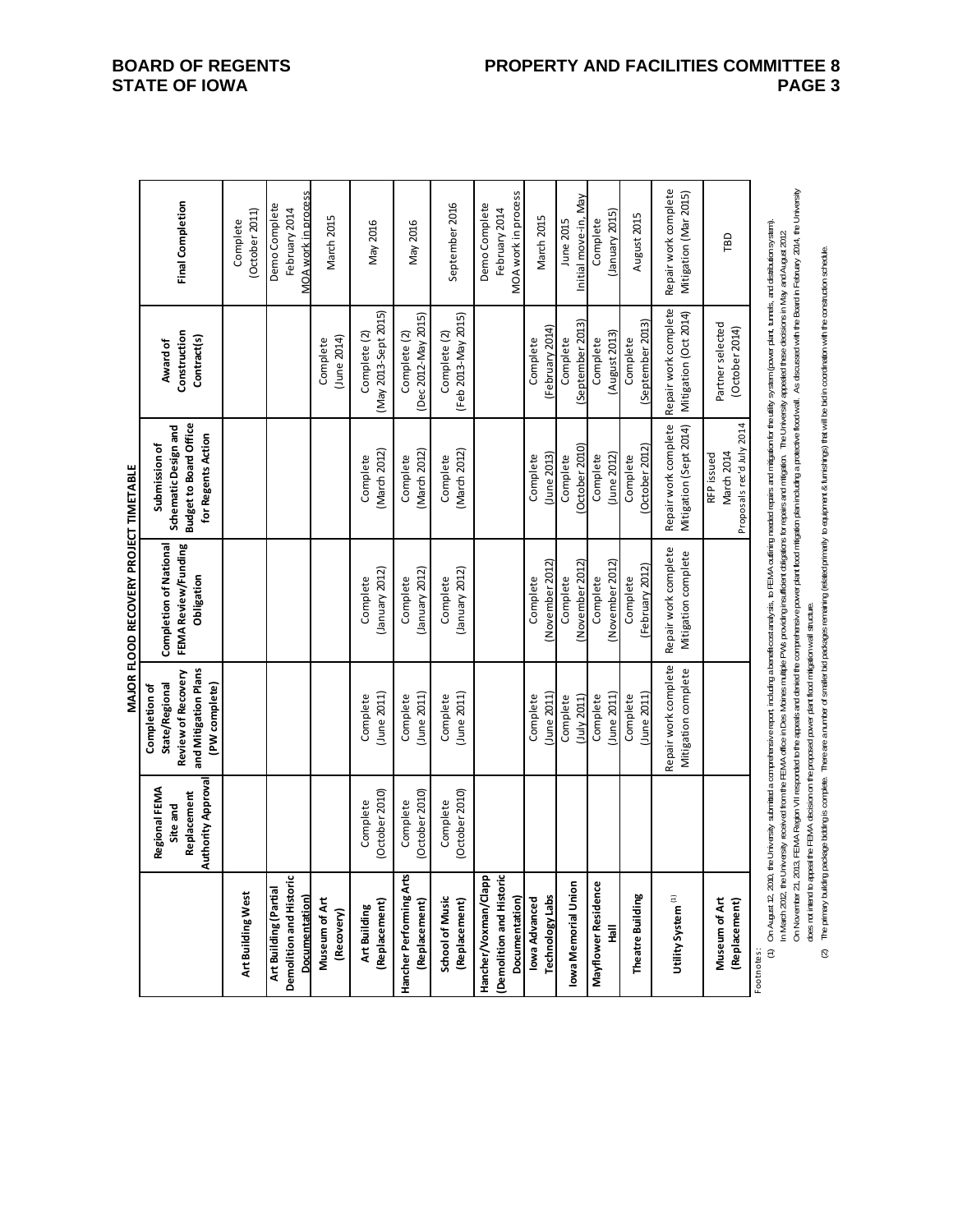|                                           |                                                                                             | APPEALS                                            |                                                                                                                                                                                                                |
|-------------------------------------------|---------------------------------------------------------------------------------------------|----------------------------------------------------|----------------------------------------------------------------------------------------------------------------------------------------------------------------------------------------------------------------|
| BUILDING/<br>PROJECT                      | ISSUE ON APPEAL                                                                             | SUBMITTED<br>APPEAL<br>DATE                        | STATUS OF APPEAL                                                                                                                                                                                               |
| MUSEUM OF ART                             | Replacement of flood damaged facility                                                       | FEMA Denial<br>March 2013                          | support and is executing permanent repair of the former<br>advancing replacement of the Museum without FEMA<br>Museum structure as a FEMA authorized project.<br>Options for appeal have been exhausted - Ulis |
| UTILITY SYSTEM TUNNELS                    | Mitigation strategy                                                                         | FEMA Denial<br>March 2013                          | U is not appealing the denial.                                                                                                                                                                                 |
| POWER PLANT AND UTILITY<br>SYSTEM TUNNELS | Reimbursement for funds expended in<br>repair of facilities                                 | FEMA Response /<br>November 2013<br>Partial Denial | Ul is not appealing the denial.                                                                                                                                                                                |
| POWER PLANT                               | Mitigation strategy                                                                         | FEMA Response /<br>November 2013<br>Partial Denial | U is not appealing the denial.                                                                                                                                                                                 |
| <b>STUDIO ARTS</b>                        | Reimbursement for funds expended in<br>renovation of temporary facility                     | FEMA Response /<br>Partial Denial<br>June 2014     | U is not appealing the denial.                                                                                                                                                                                 |
| MAYFLOWER CONTENTS                        | Time extension needed to complete<br>purchase and installation of flood<br>damaged contents | February 2014<br>(UI to IHSEMD)                    | FEMA Region VII denied first appeal (December 2013).<br>HSEMD submitted UI's second appeal to FEMA<br>Headquarters (April 2014).                                                                               |

## **OUTSTANDING ISSUES OUTSTANDING ISSUES**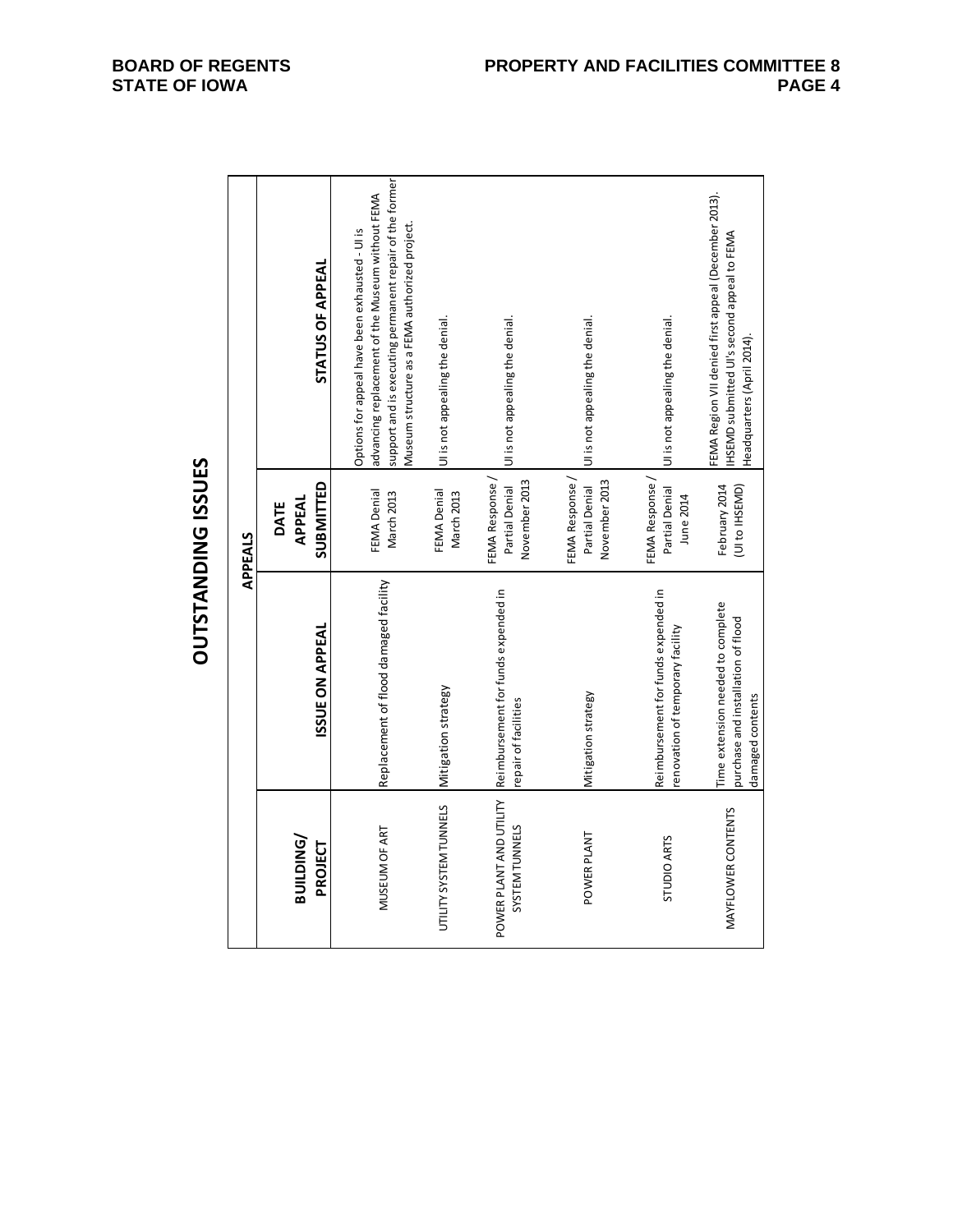**OUTSTANDING ISSUES OUTSTANDING ISSUES**

|                                                          |                                                                                               | APPEALS (cont.)              |                                                                                                                                                           |
|----------------------------------------------------------|-----------------------------------------------------------------------------------------------|------------------------------|-----------------------------------------------------------------------------------------------------------------------------------------------------------|
| <b>BUILDING/</b><br>PROJECT                              | ISSUE ON APPEAL                                                                               | SUBMITTED<br>APPEAL<br>DATE  | <b>STATUS OF APPEAL</b>                                                                                                                                   |
| FACILITY (FIGGE)                                         | MUSEUM OF ART - TEMPORARY Time extension needed to cover lease<br>costs of temporary facility | December 2013<br>FEMA Denial | UI is not appealing the denial.                                                                                                                           |
| MUSEUM OF ART - TEMP<br>CLIMATE CONTROL                  | Time Extension needed to cover costs                                                          | November 2014<br>FEMA Denial | Ul response pending review with IHSEMD                                                                                                                    |
| POWER PLANT                                              | mitigation measures obligated by FEMA<br>Time extension needed to complete                    | February 2014                | FEMA Region VII denied extension request (January<br>(UI to IHSEMD) 2014). IHSEMD submitted UI's appeal to Region VII<br>April 2014).                     |
| TEMPORARY LOCATION -<br>SCHOOL OF MUSIC<br>MODULAR UNITS | Reimbursement of project's builder's risk<br>insurance costs                                  | UI to IHSEMD)<br>June 2014   | FEMA Region VII denied costs at PW closeout (April<br>2014). IHSEMD submitted UI's appeal to Region VII<br>August 2014).                                  |
| <b>STUDIO ARTS</b>                                       | Reimbursement of property taxes                                                               | (UI to IHSEMD)<br>July 2014  | latest PW-Version 7 (May 2014). IHSEMD submitted UI's<br>FEMA Region VII denied taxes paid through the lease in<br>appeal to Region VII (September 2014). |

\* IHSEMD - Iowa Homeland Security and Emergency Management Department IHSEMD ‐ Iowa Homeland Security and Emergency Management Department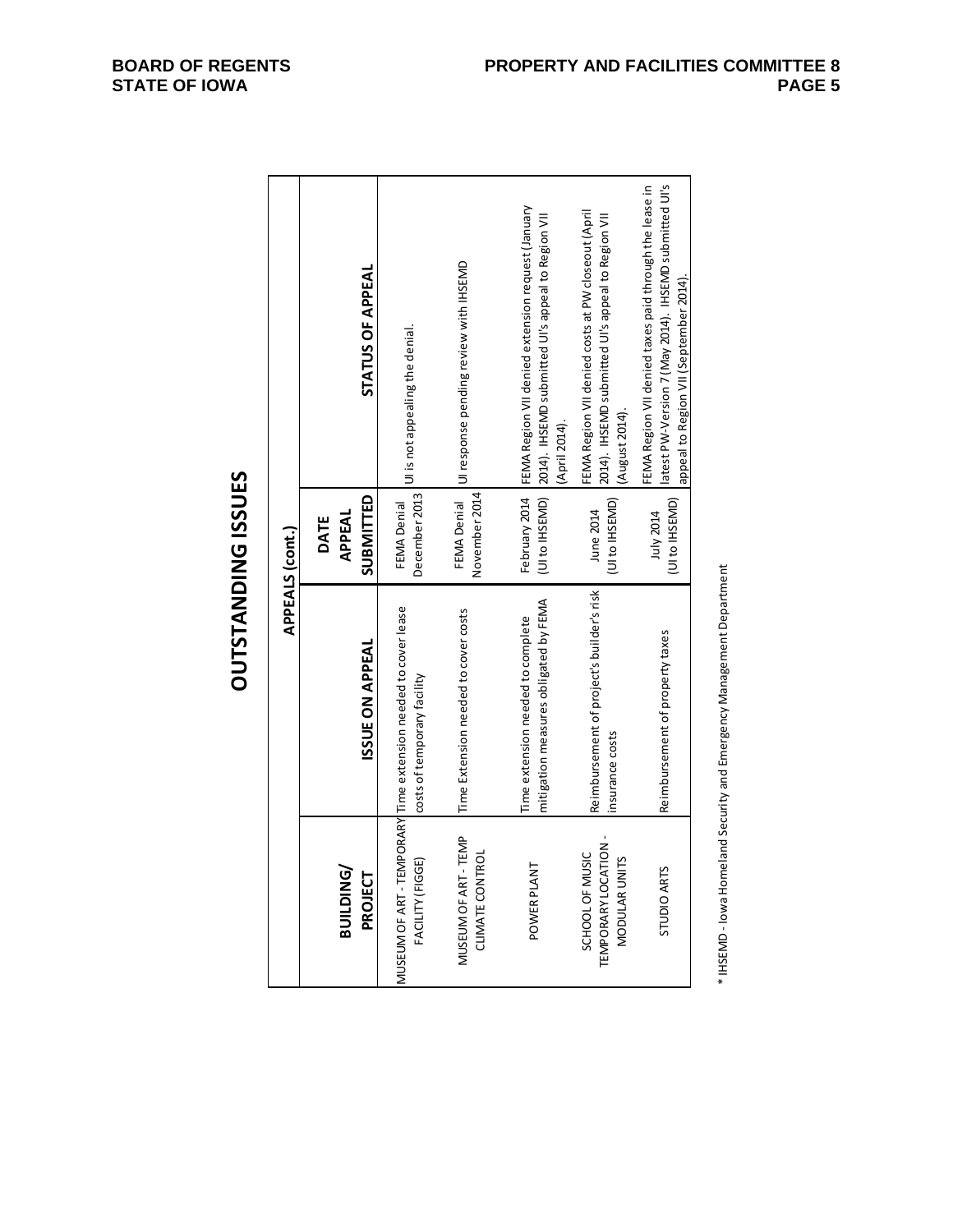# **OUTSTANDING ISSUES OUTSTANDING ISSUES**

|                                     | <b>OTHER ISSUES</b>                                                                                                                                                                                                               |
|-------------------------------------|-----------------------------------------------------------------------------------------------------------------------------------------------------------------------------------------------------------------------------------|
|                                     |                                                                                                                                                                                                                                   |
| Estimated Actuals vs.<br>Obligation | funds. Communication with FEMA to resolve the differences through State Homeland Security officials is on-going.<br>Estimated project costs for FEMA-approved scope of work for several projects have exceeded FEMA's obligated   |
| Time Extensions                     | ersity has several requests for PW time extensions pending with FEMA. These extension requests have<br>eloped in conjunction with lowa Homeland Security and conform with the overall recovery timetable<br>for lowa.<br>approved |